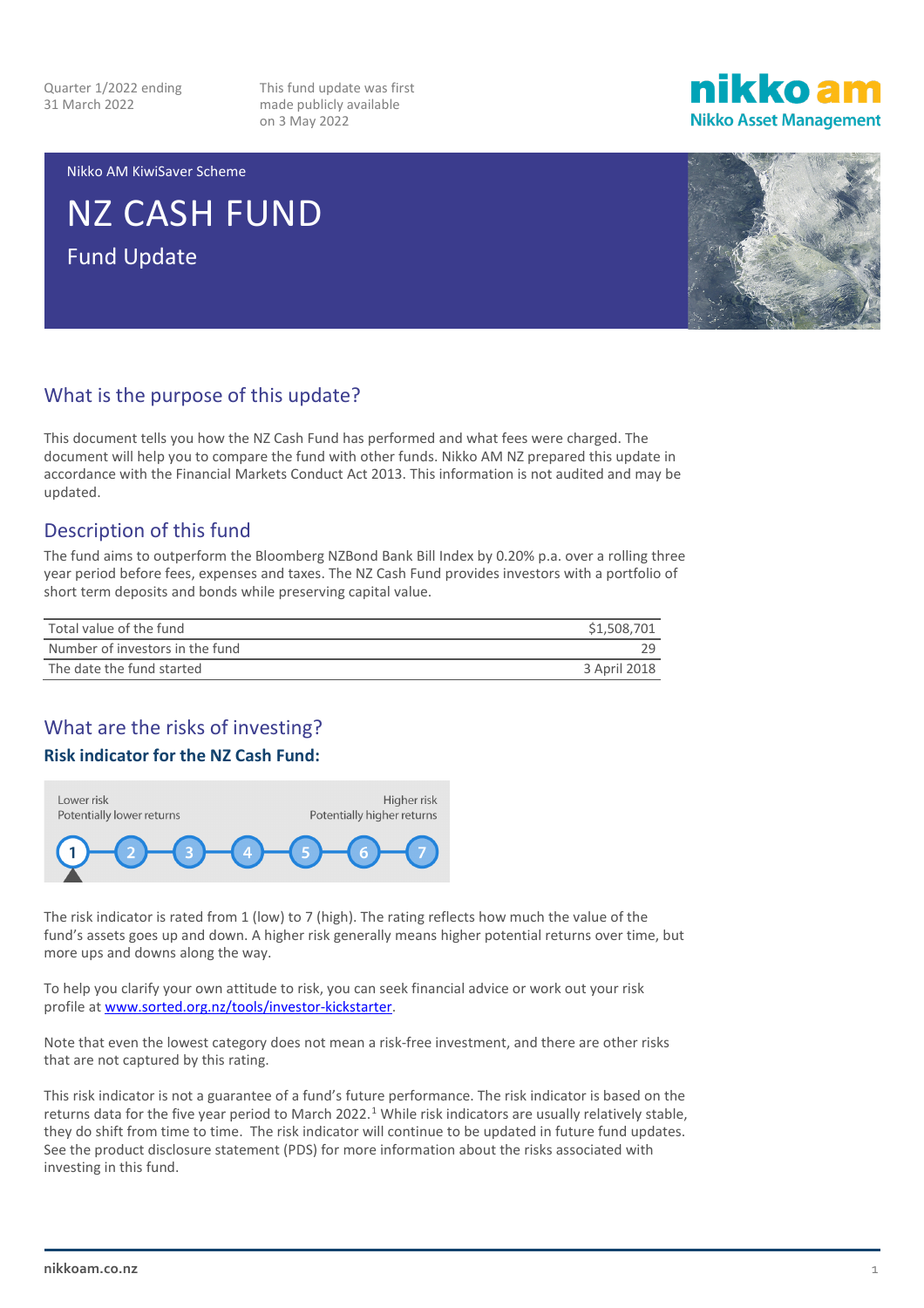## nikko am

### How has the fund performed?

|                                               | Past year |
|-----------------------------------------------|-----------|
| Annual return                                 | 0.37%     |
| (after deductions for charges and tax)        |           |
| Annual return                                 | 0.52%     |
| (after deductions for charges but before tax) |           |
| Market index annual return                    | 0.58%     |
| (reflects no deduction for charges and tax)   |           |

The market index on which the annual return is based is the Bloomberg NZBond Bank Bill Index.

Additional information about the market index is available on the offer register at [https://disclose-register.companiesoffice.govt.nz/.](https://disclose-register.companiesoffice.govt.nz/)

## Annual return graph<sup>[2](#page-4-1)</sup>



This shows the return after fund charges and tax for each year ending 31 March since the fund started. The last bar shows the average annual return since the fund started, up to 31 March 2022.

**Important:** This does not tell you how the fund will perform in the future.

Returns in this update are after tax at the highest prescribed investor rate (PIR) of tax for an individual New Zealand resident. Your tax may be lower.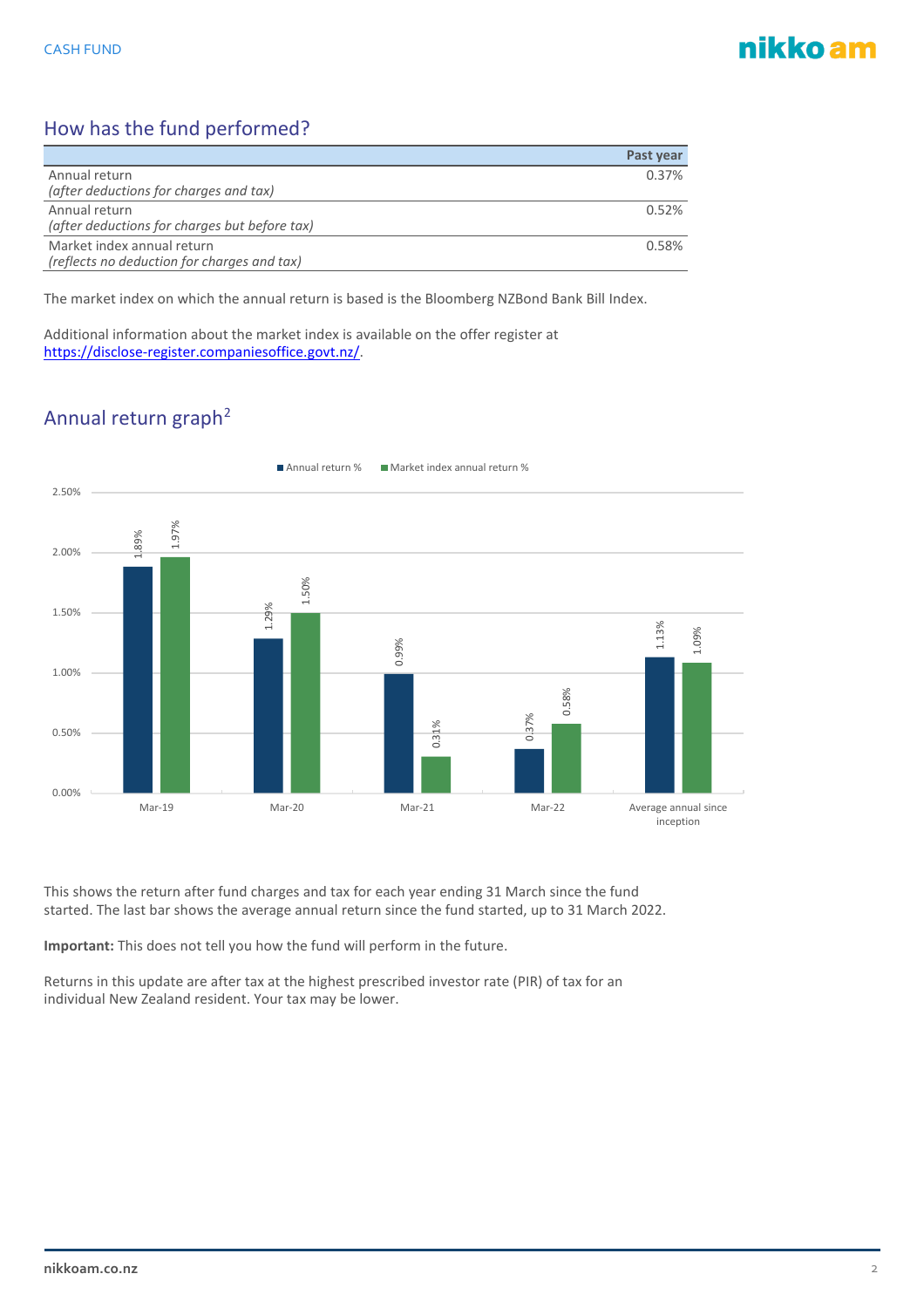#### What fees are investors charged?

Investors in the Nikko AM NZ Cash Fund are charged fund charges. In the year to 31 March 2022, these were expected to be (inclusive of GST where applicable):

|                                             | % of net asset value   |
|---------------------------------------------|------------------------|
| <b>Total fund charges</b>                   | 0.45%                  |
| Which are made up of:                       |                        |
| Total management and administration charges | 0.45%                  |
| Including:                                  |                        |
| Manager's basic fee                         | 0.45%                  |
| Other management and administration charges | $0.00\%$               |
| <b>Total performance-based fees</b>         | 0.00%                  |
|                                             |                        |
| <b>Other charges</b>                        | \$ amount per investor |
| Annual membership fee                       | \$30 per annum         |

Investors may also be charged individual action fees for specific actions or decisions (for example, for withdrawing from or switching funds). See the Nikko AM KiwiSaver Scheme PDS for more information about those fees.

#### Example of how this applies to an investor

Small differences in fees and charges can have a big impact on your investment over the long term.

Simon had \$10,000 in the fund at the start of the year and did not make any further contributions. At the end of the year, Simon received a return after fund charges were deducted of \$52 (that is 0.52% of his initial \$10,000). Simon also paid \$30 in other charges. This gives Simon a total return after tax of \$7 for the year.<sup>[3](#page-4-2)</sup>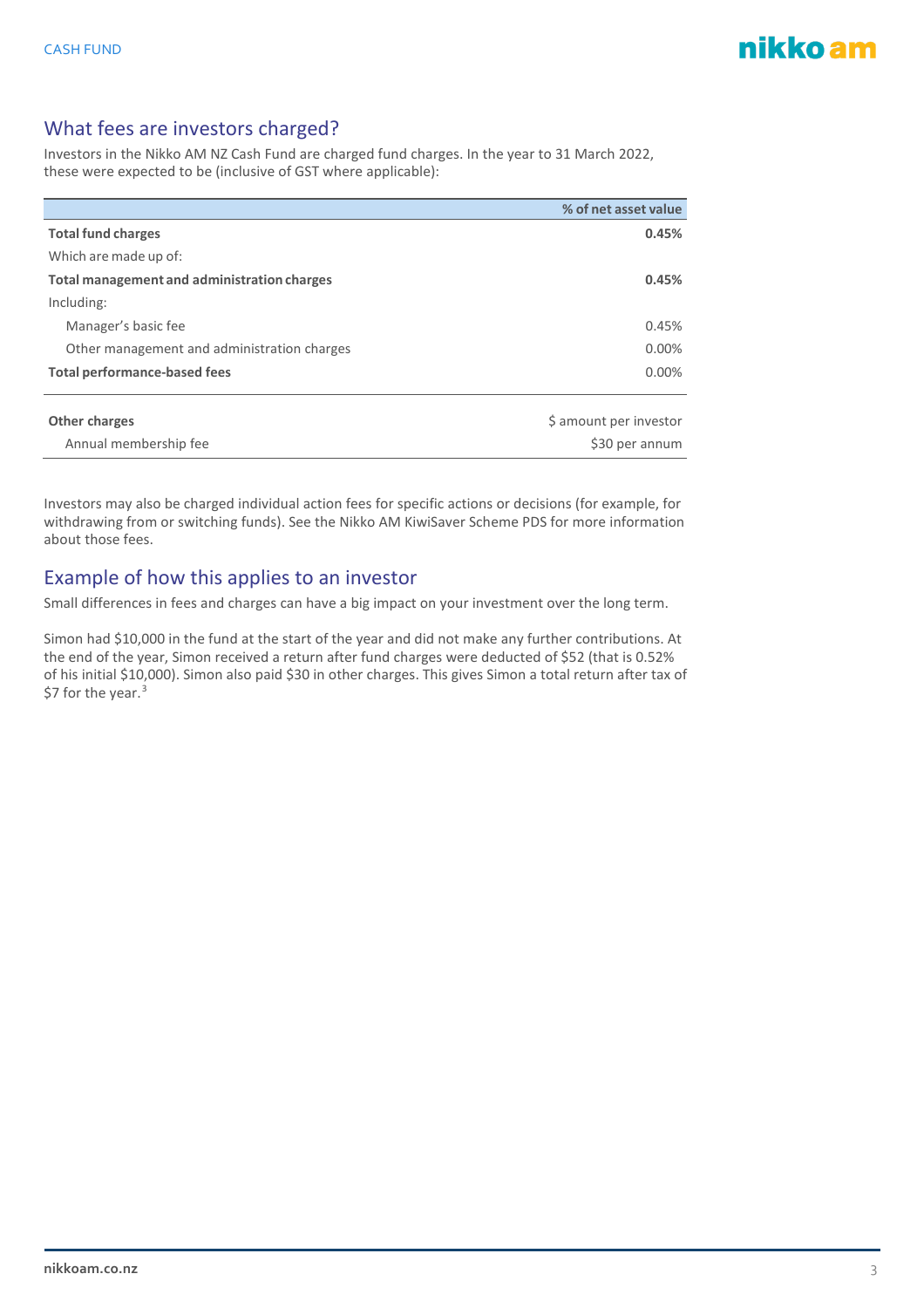

#### What does the fund invest in?

This shows the types of assets that the fund invests in.

#### **Actual investment mix Target investment mix[4](#page-4-3)**



Cash and cash equivalents and New Zealand fixed interest 100%

| Top 10 investments |                                          |                            |                |                                              |                                            |  |
|--------------------|------------------------------------------|----------------------------|----------------|----------------------------------------------|--------------------------------------------|--|
|                    | <b>Name</b>                              | <b>Type</b>                | <b>Country</b> | <b>Credit rating</b><br>(if debt securities) | Percentage<br>of fund's net<br>asset value |  |
| 1                  | HSBC Bank New Zealand 111124 Frn         | New Zealand fixed interest | New Zealand    | AA-                                          | 5.91%                                      |  |
| 2                  | New Zealand Tax Trading Co 220622 Rcd    | Cash and cash equivalents  | New Zealand    | AAA                                          | 5.57%                                      |  |
| 3                  | Rabobk Nfix3fra + 38 28/06/2024          | New Zealand fixed interest | New Zealand    | Α                                            | 5.42%                                      |  |
| 4                  | Bank Of New Zealand 180324 Frn           | New Zealand fixed interest | New Zealand    | AA-                                          | 4.75%                                      |  |
| 5                  | New Zealand Inland Revenue 060522 Rcd    | Cash and cash equivalents  | New Zealand    | AAA                                          | 4.14%                                      |  |
| 6                  | ICBC NZ 27/06/2022 FRN                   | Cash and cash equivalents  | New Zealand    | Α                                            | 3.81%                                      |  |
|                    | Bank Of China                            | Cash and cash equivalents  | New Zealand    | A                                            | 3.09%                                      |  |
| 8                  | Inland Revenue Deposit 210622 Rcd        | Cash and cash equivalents  | New Zealand    | AAA                                          | 2.89%                                      |  |
| 9                  | MUFG Bank Ltd Auckland Branch 051124 Frn | New Zealand fixed interest | New Zealand    | Α                                            | 2.84%                                      |  |
| 10                 | Bank Of New Zealand Cash at Call         | Cash and cash equivalents  | New Zealand    | AA-                                          | 2.38%                                      |  |

The total value of the top 10 investments makes up 40.80% of the net asset value of the fund.